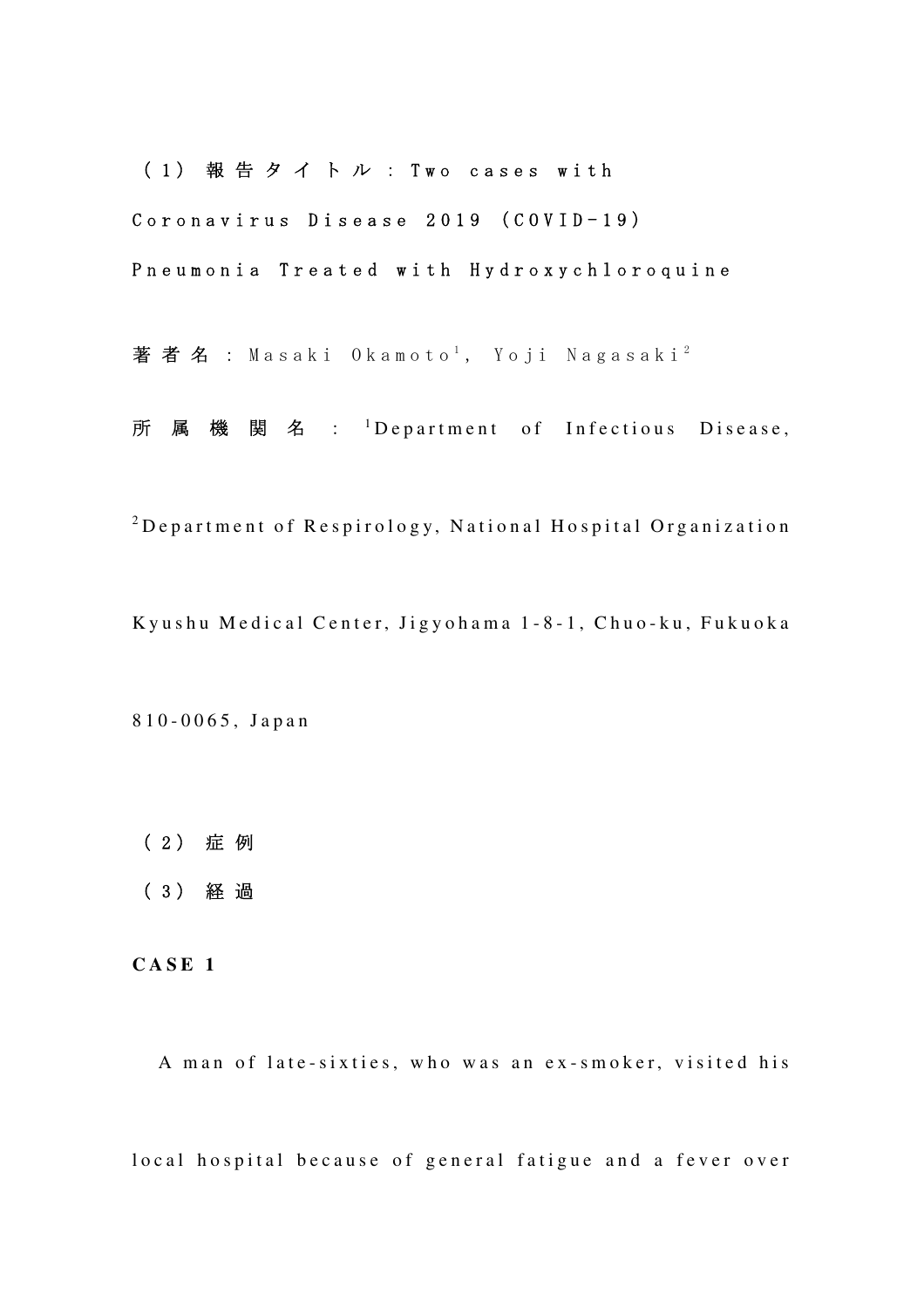$38$  °C that lasted 2 days. He was prescribed antipyretics. Seven days later, he was admitted to our hospital following consultation from his local hospital by direction of the health center because he was diagnosed with pneumonia. Clinical course and chest high-resolution CT (HRCT) images were shown in figure 1. He had no respiratory symptoms, including cough or dyspnea, and no abnormality on chest radiograph. Chest HRCT images showed patchy ground-glass attenuation (GGA) predominantly in a subpleural lesion, a finding which is consistent with those previously reported for coronavirus disease 2019 (COVID-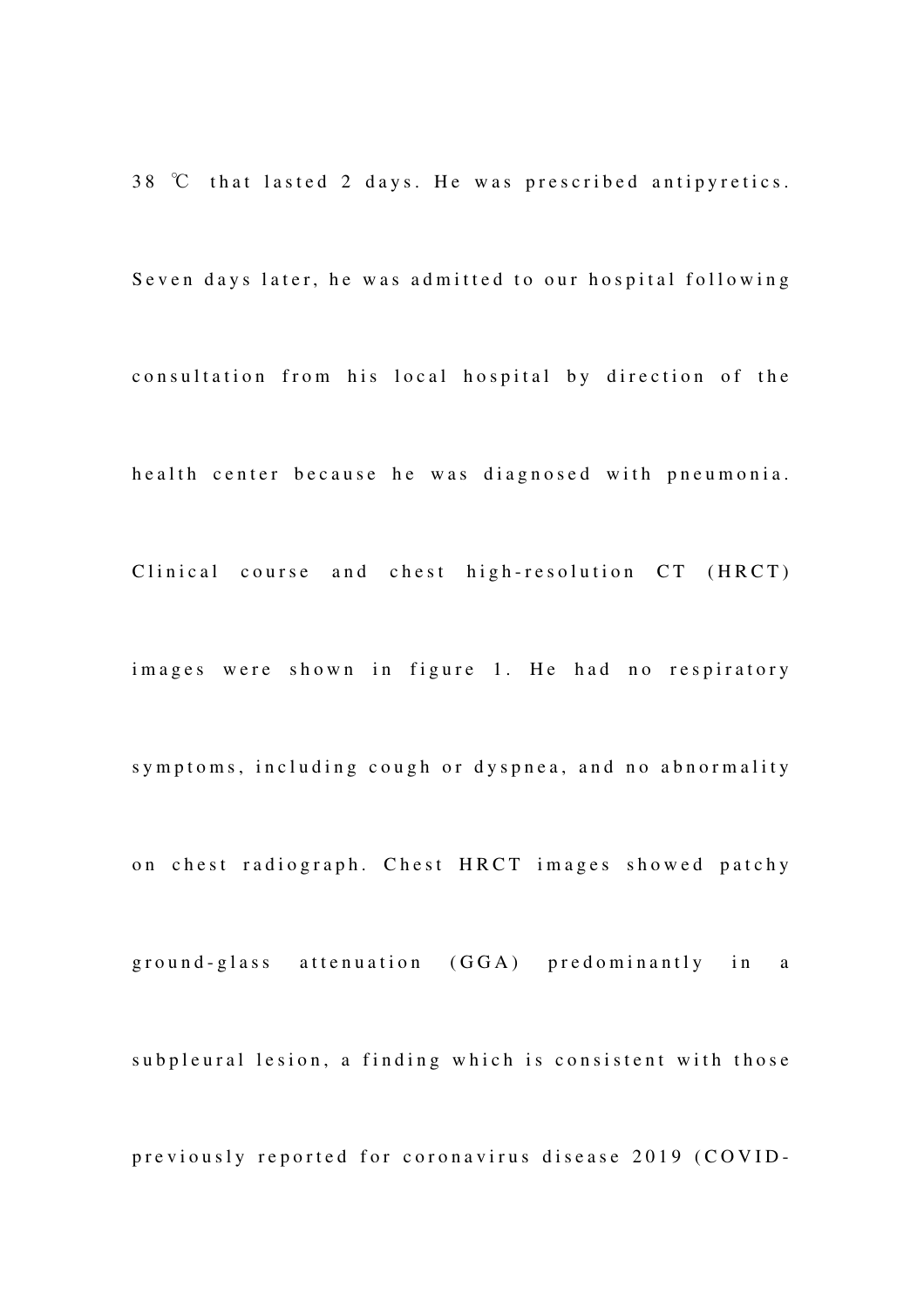19) pneumonia. In our hospital, the patient was diagnosed with COVID-19 pneumonia based on a positive test result from a polymerase chain reaction (PCR) test for severe a cute respiratory syndrome  $CoV-2$   $(SARS-CoV-2)$  on an or o pharyngeal swab sample. Test results of n a s o / o r o p h a r y n g e a l s w a b s a m p l e s f o r antigens of influenza, respiratory syncytial virus (RSV), and adenovirus were negative. The patient had been treated for type 2 diabetes mellitus, hyperlipidemia, chronic kidney disease, hy p ertension, and benign prostatic hyperplasia in his local hospital. Vital signs on admission were as follows: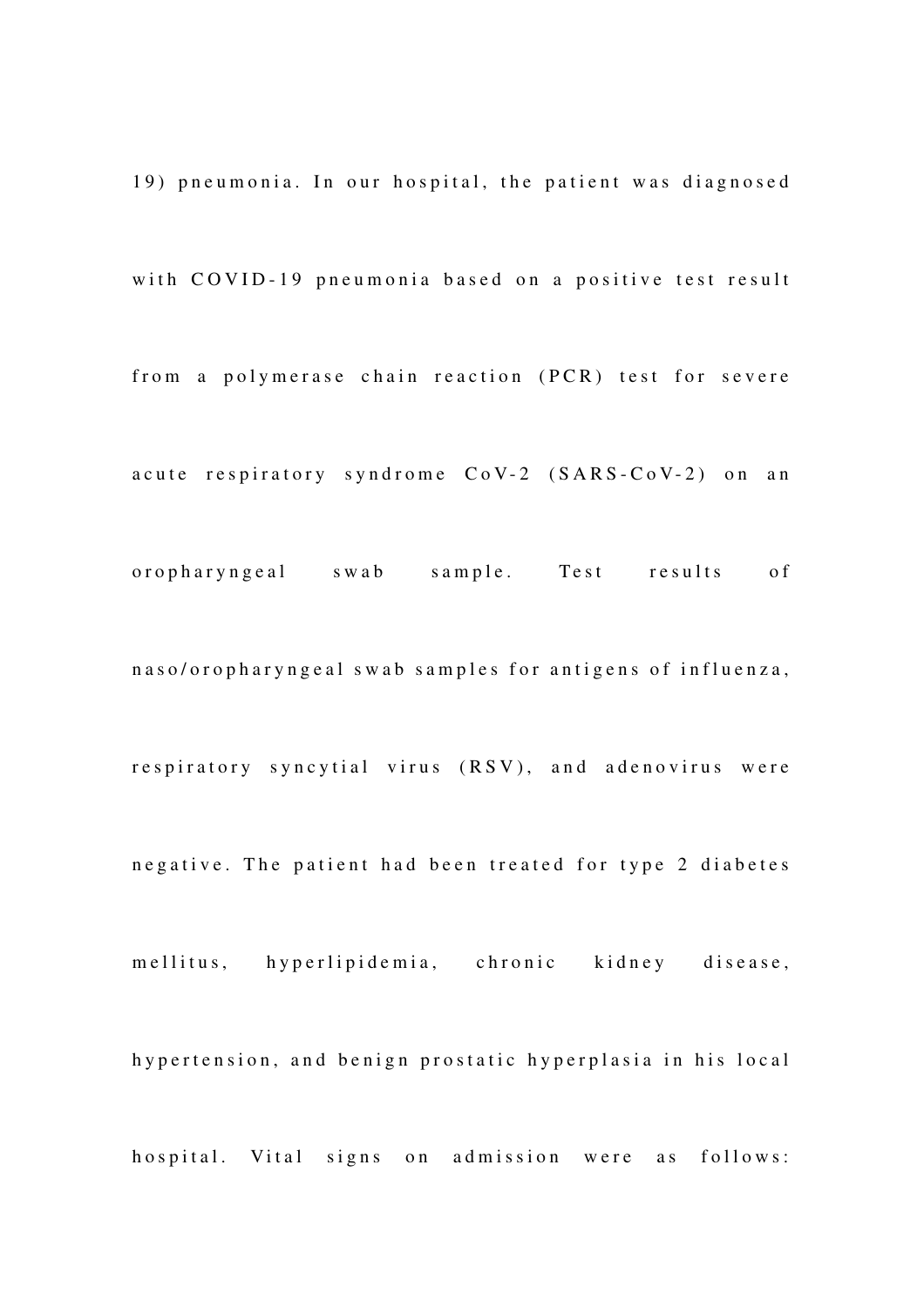r e spiratory rate, 20 b r e ath s/min;  $SpO<sub>2</sub>$ , 95% (room air);

heart rate, 90 beats/min; blood pressure, 149/82 mmHg; and

body temperature, 38.5 °C. Auscultation revealed no

abnormal respiratory or heart sounds. Hematology and other

laboratory examinations showed a slight increase in the

levels of C-reactive protein (CRP; 20.17 mg/dL), lactate

dehydrogenase (LDH; 518 IU/ml), creatinine (Cr 1.24

 $mg/dL$ ), and D-dimmer  $(1.2 \mu g/ml)$ . Arterial blood gas

analysis showed hypoxemia  $(PaO<sub>2</sub>, 63.1$  torr;  $PaO<sub>2</sub>/FiO<sub>2</sub>$ 

ratio,  $315.5$  torr) and hypocapnia ( $PaCO<sub>2</sub>$ ,  $32.4$  torr). We

started treatment with lopinavir and ritonavir (800 and 200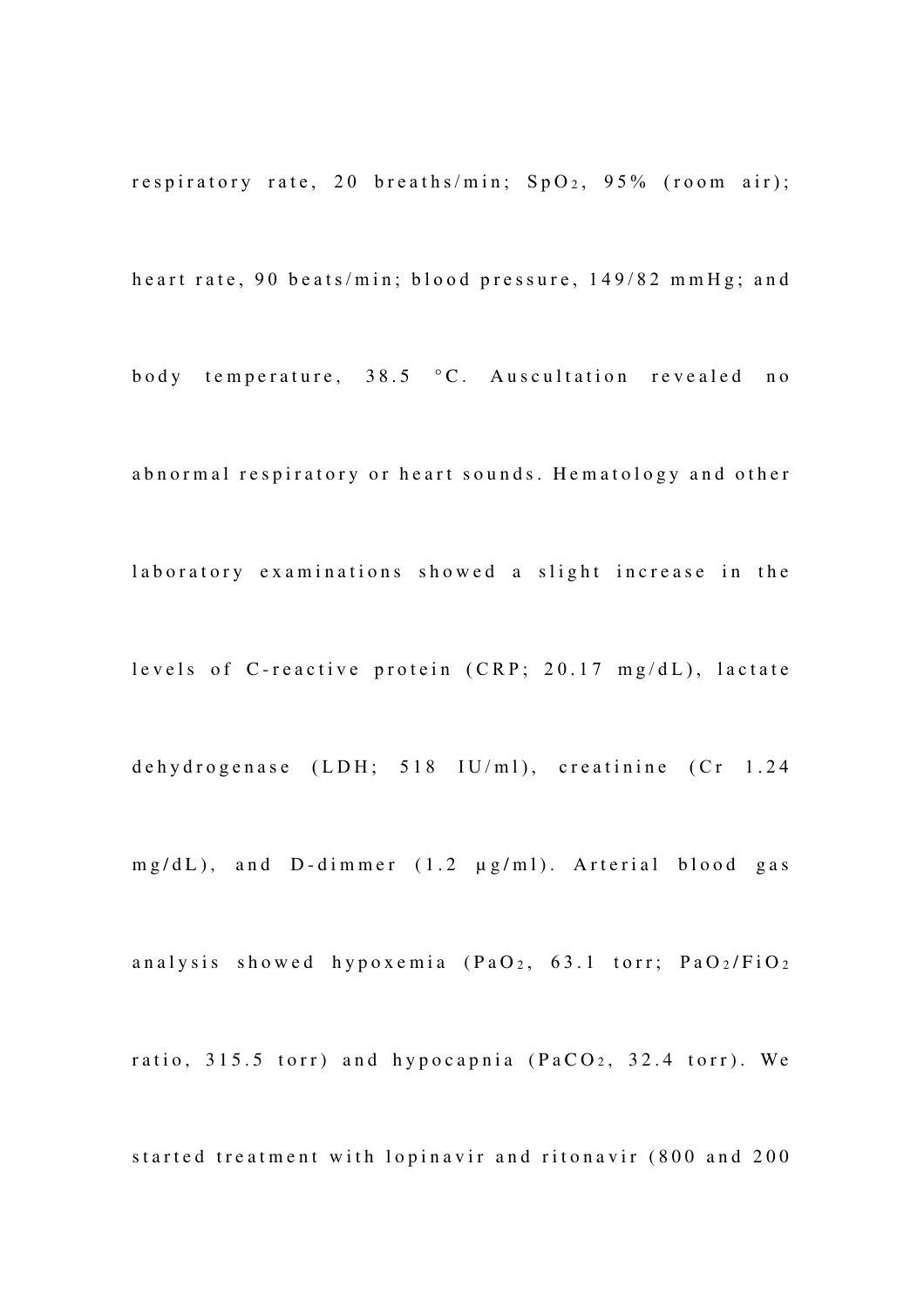$mg/day$ , respectively), peramivir  $(300 \text{ mg})$ , and levofloxacin

 $(500 \text{ mg/day})$  at admission. However, treatment with

lopinavir and ritonavir was discontinued on day 7 because

the patient had appetite loss, which was suspected to be a side effect of those drugs. On day 3 after admission, the patient's hypoxemia further deteriorated (PaO2/FiO2 ratio,

120 torr). HRCT images showed an expansion of GGA and a

change from GGA to constructed consolidation. The patient

was started on respiratory management by endotracheal

intubation and mechanical ventilation, and he was relocated

to another hospital capable of performing extracorporeal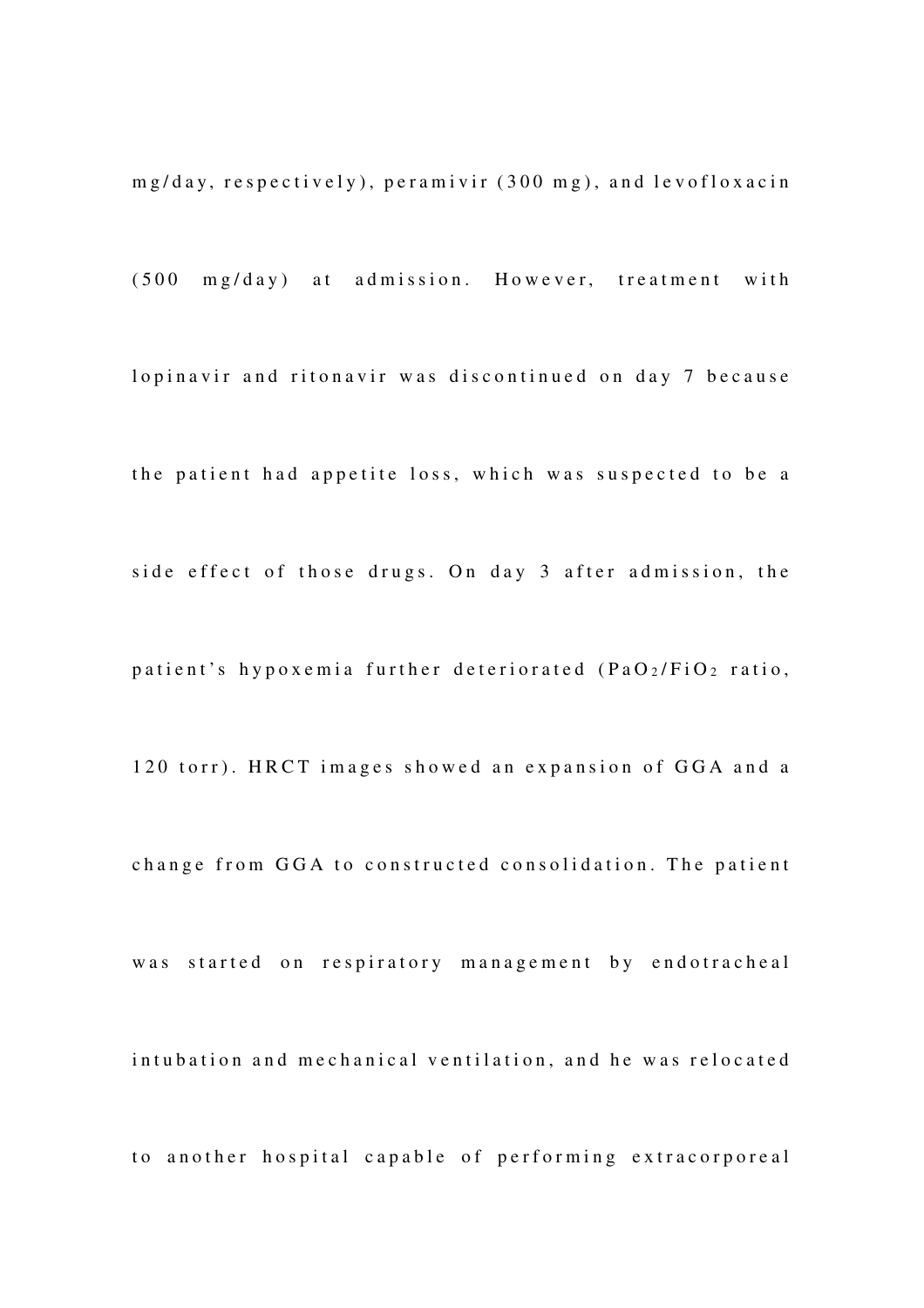membrane oxygenation as required for further disease deterioration. After changing hospitals (day 3), the patient began treatment with protective lung ventilation, which is standard treatment for acute respiratory distress syndrome, and hydroxychloroquine  $(400 \text{ mg/day})$ . On day 4, he was started on continuous hemodiafiltration for deterioration of his CKD. His fever, respiratory condition, and elevated  $in$ flammatory parameters all improved (CRP, 5.64 mg/dL; LDH, 329 IU/L;  $PaO<sub>2</sub>/FiO<sub>2</sub>$ , 300 on day 12). The patient stopped treatment with hydroxychloroquine on day 9 and returned our hospital on day 15. On day 16, recurrence of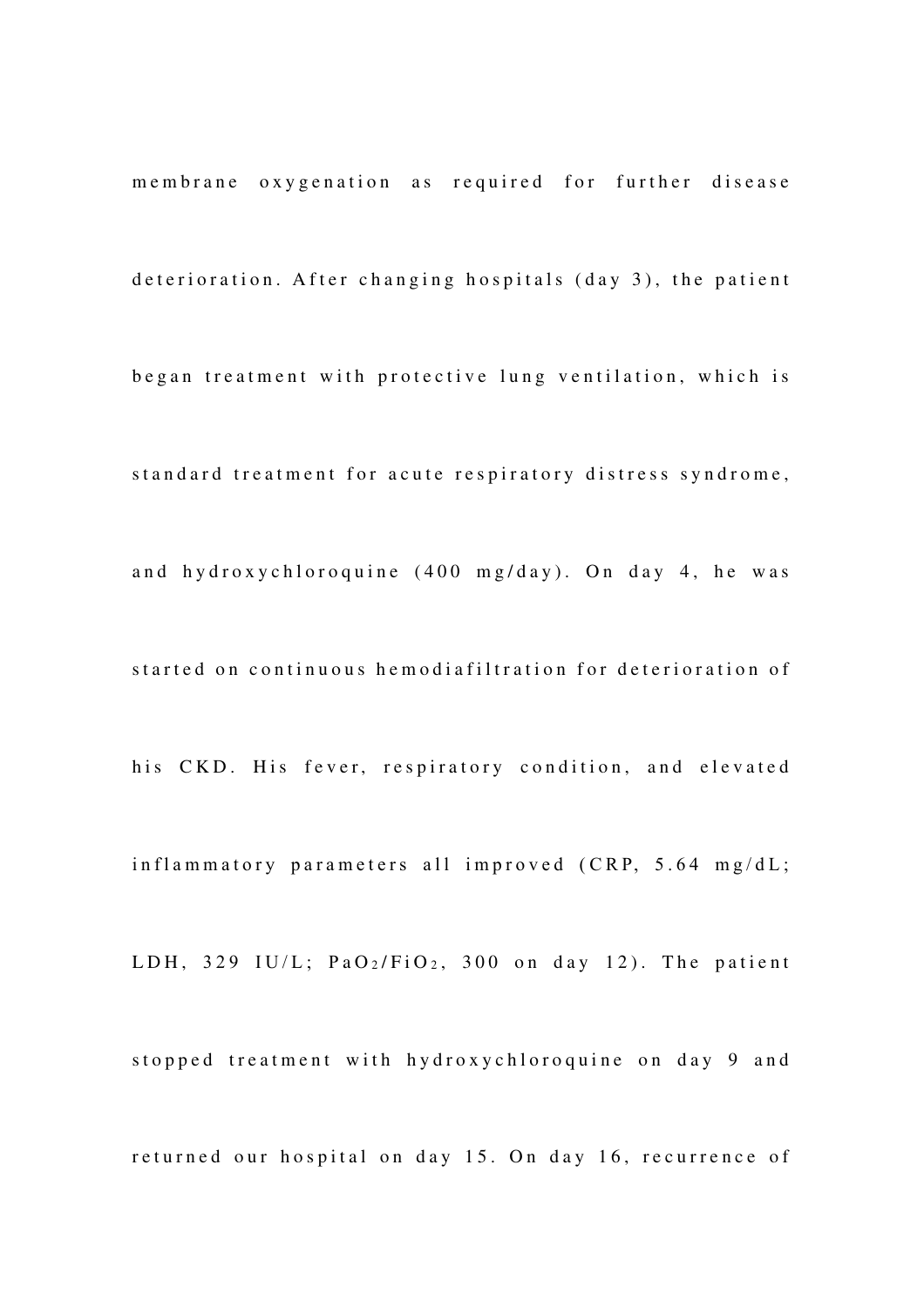COVID-19 pneumonia was suspected because his HRCT

images showed a change from GGA to contracted consolidation predominantly in the right upper lobe, and  $PaO<sub>2</sub>/FiO<sub>2</sub>$  ratio had decreased to 159, so he re-started treatment with hydroxychloroquine. In addition, we also started treatment with linezolid (1,200 mg/day) because m e thi cillin-resistant staphylococcus aureus (MRSA) was detected by culture of sputa obtained in the other hospital. A fter the treatment change, the patient's fever, elevated  $CRP$  and  $LDH$  levels, and  $PaO_2/FiO_2$  ratio all improved. The

endotracheal intubation and mechanical ventilation were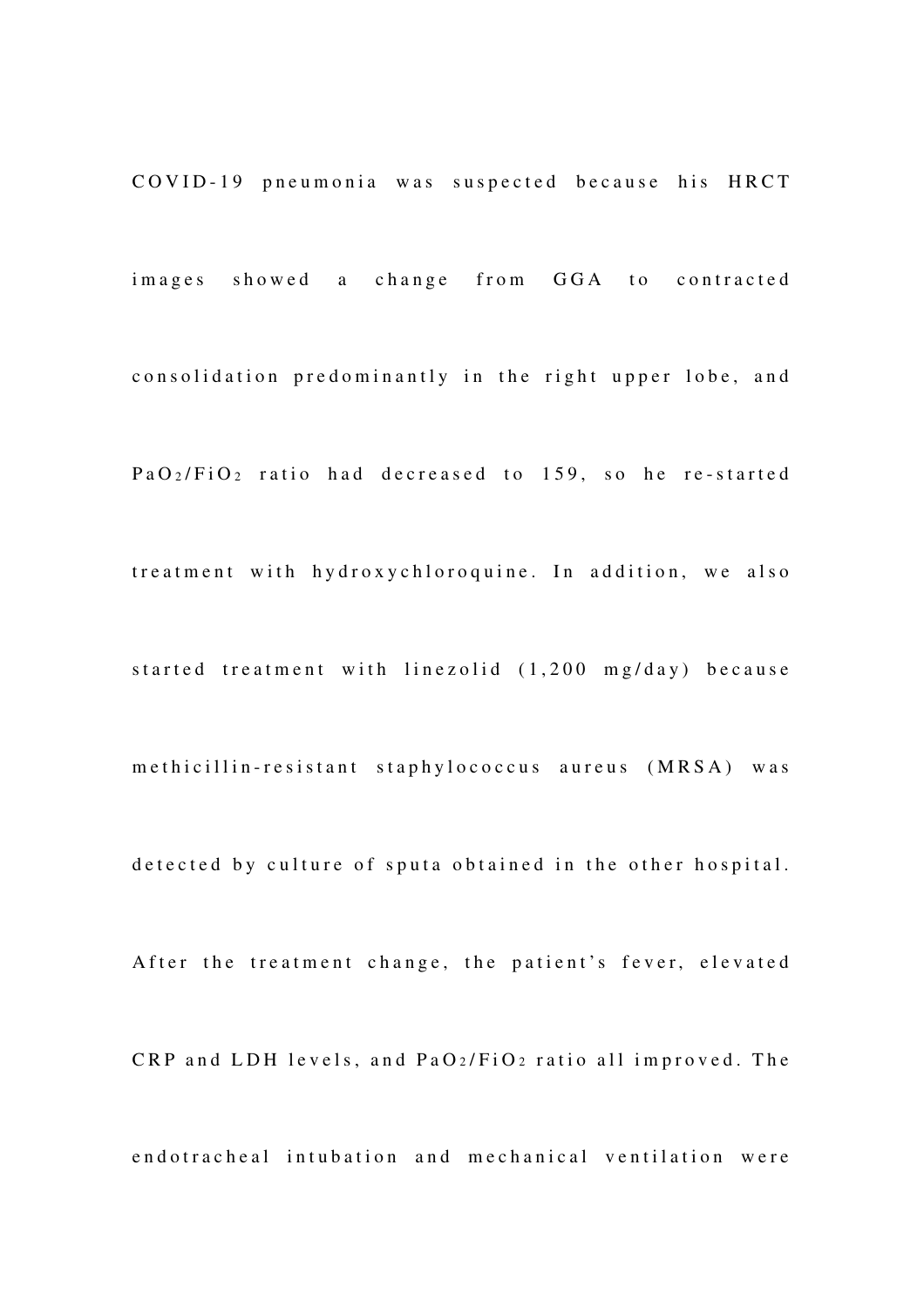withdrawn on day 22. HRCT images taken on day 26 showed

a reduction of consolidation and GGA. We confirmed his

recovery with negative results from a PCR test for SARS-

CoV2, then stopped treatment with hydroxychloroquine. The patient was discharged on day 38 and his condition was stable after discharge.

#### **C A S E 2**

A woman of mid-sixties visited her local hospital with a temporal shivering fever over  $38 \degree \text{C}$ , but this fever

improved without intervention. Three days later, she visited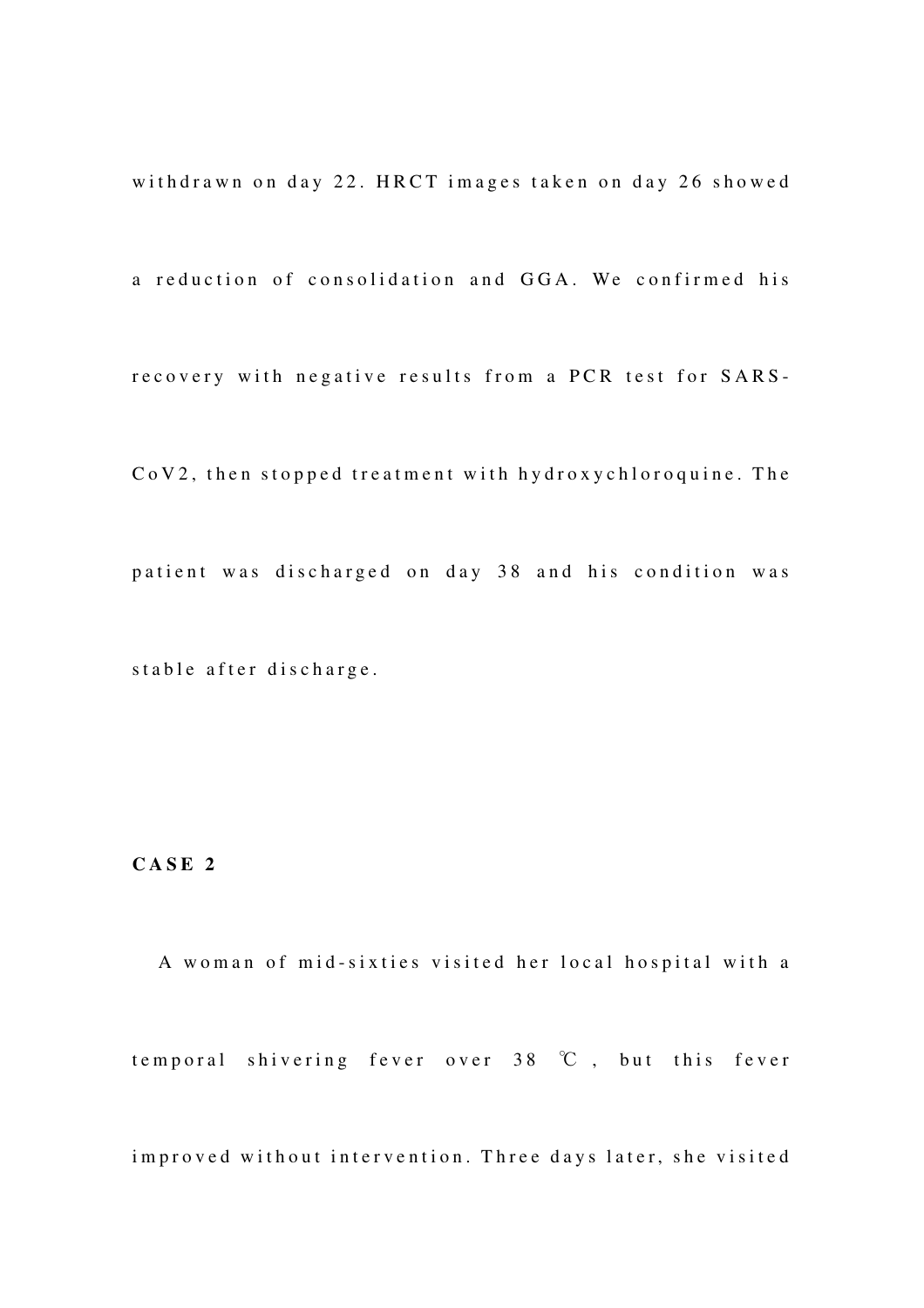our hospital in compliance with direction from the health center on suspicion of a secondary COVID-19 infection contracted from her husband, who had been diagnosed with COVID-19 pneumonia. Clinical course and chest HRCT images were shown in figure 2. This patient had no symptoms, and her chest radiograph was normal. However, patchy peripheral GGA involving subpleural area in the right lower lobe, that was consistent with previously reported findings of COVID-19 pneumonia. She was ad mitted to our hospital and diagnosed with COVID-19 pneumonia based on positive results from a PCR assay for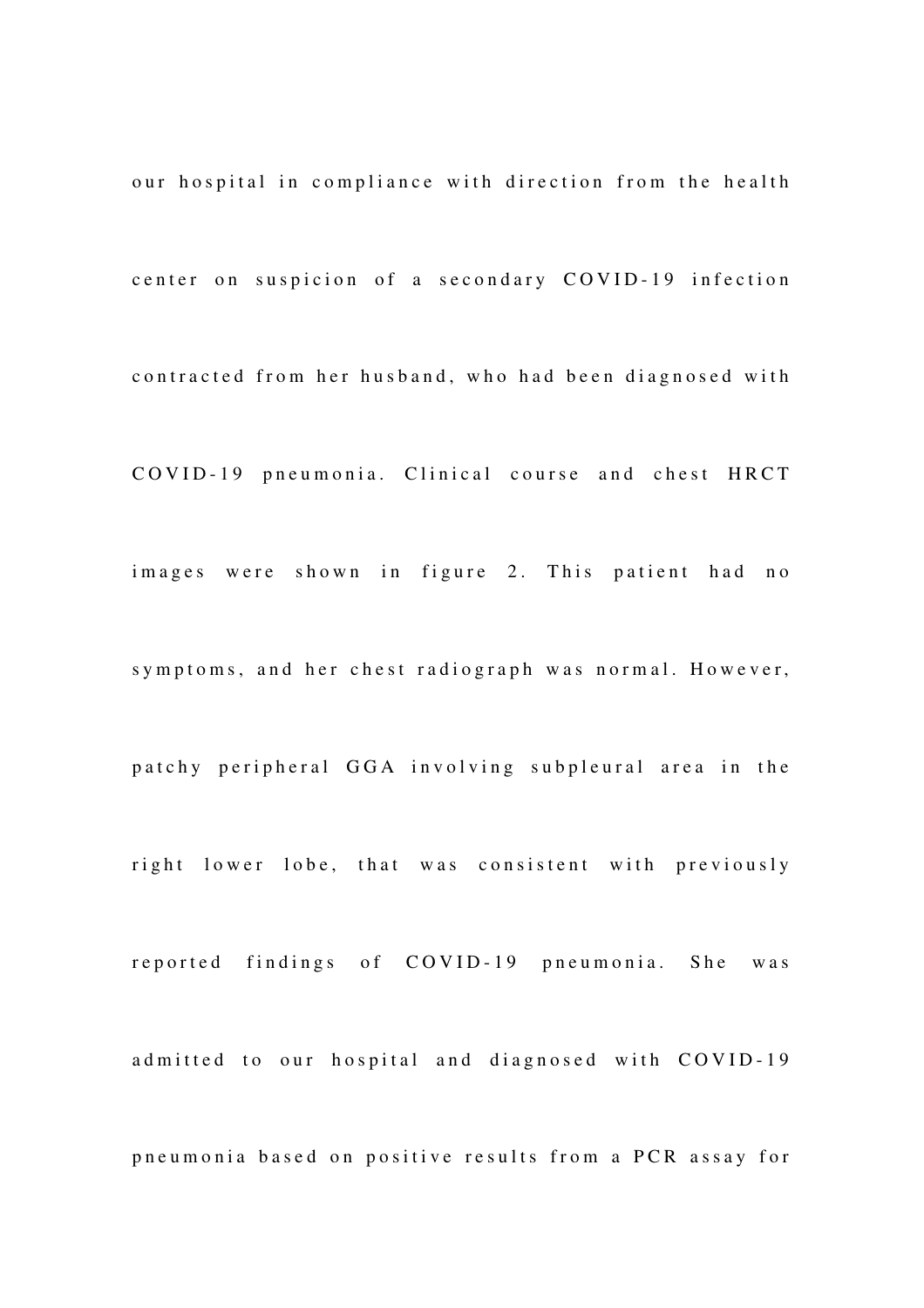SARS-CoV-2 from an oropharyngeal swab sample. Tests

results from similar samples for antigens of influenza, RSV,

and adenovirus were negative. The patient's medical history

included only a mackerel allergy, and she had no history of

smoking. Her vital signs on admission were as follows:

r e spiratory rate, 18 b r e ath s/min;  $SpO<sub>2</sub>$ , 96% (room air);

heart rate, 96 beats/min; blood pressure, 151/70 mmHg; and

body temperature,  $36.7 \degree$ C. Auscultation revealed no

abnormal respiratory or heart sounds. Hematology and other

laboratory examinations showed slightly elevated levels of

C-reactive protein  $(CRP; 0.62 \text{ mg/dL})$  and lactate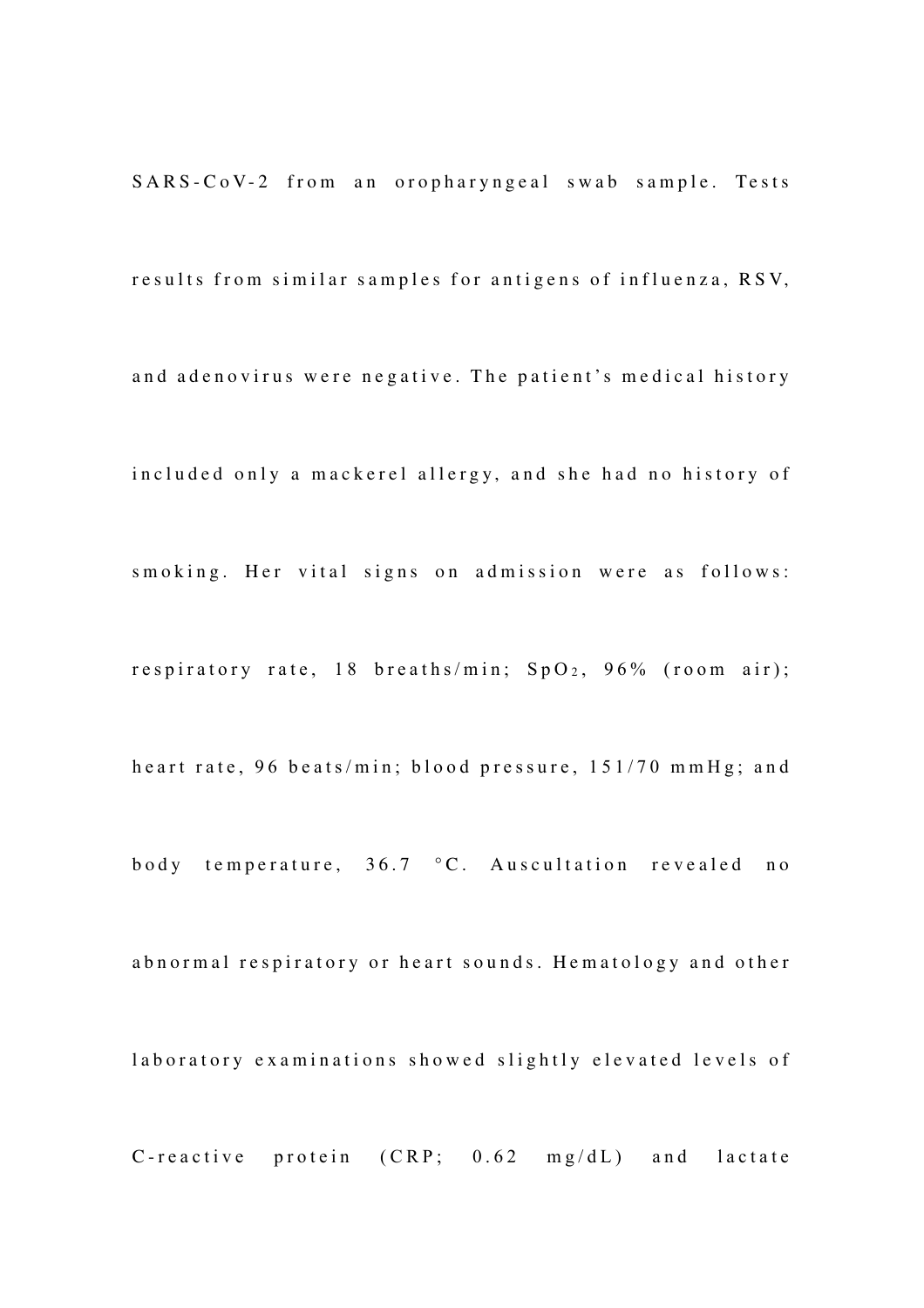dehydrogenase  $(LDH; 245 \quad IU/ml)$ , along with  $lymphocytopenia$  (610 cells/ $\mu$ l). Clinical course and chest high-resolution CT (HRCT) images were shown in figure 2. At the time of hospital admission, the patient did not have any symptoms. However, on day 4 after admission, she had a fever  $(38.3 \degree C)$ , so she was started on treatment with lev o floxacin (500 mg/day), lopinavir (800 mg/day), and ritonavir  $(200 \text{ mg/day})$ . On day 6, the lopinavir and ritonavir were discontinued because the patient had diarrhea that was suspected to be a side effect of those drugs. On day 7, her condition had deteriorated; she had an elevated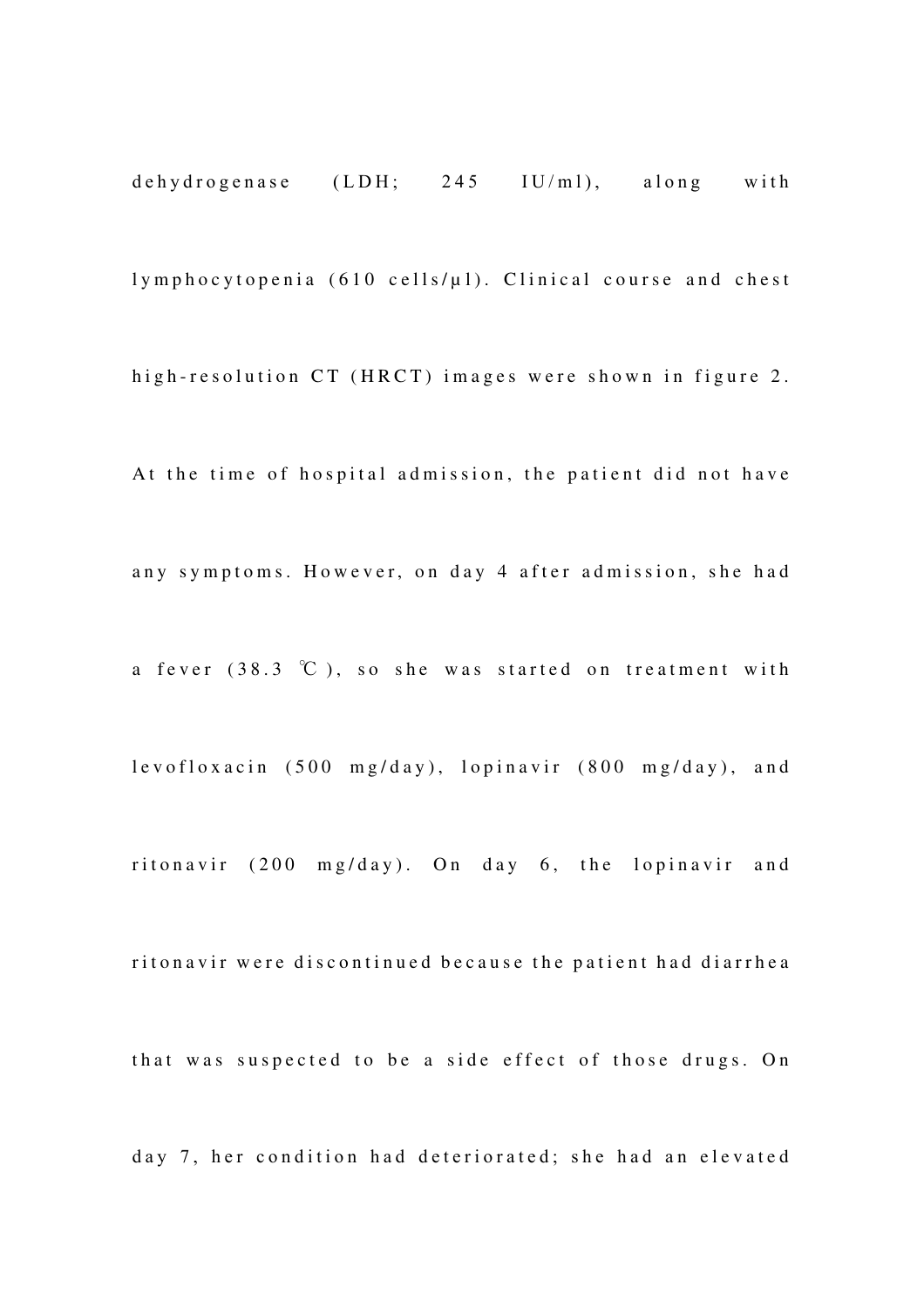body temperature (39.1 °C), high CRP level  $(8.25 \text{ mg/dL})$ ,

high LDH level (353 IU/L), and decreased  $SpO<sub>2</sub>$  (91% on

room air), so we started treatment with hydroxychloroquine

 $(400 \text{ mg/day})$ . On day 7, HRCT showed newly appeared GGA

in the right lobe. Interlobular septal thickening, perilobular

opacities, and curvilinear lines were also observed in the

p eripheral zone of both lungs. After treatment with

hy droxy chloroquine, the patient's fever was improved on

day 9, and all other symptoms improved on day 15 as

follows: CRP,  $0.19$  mg/dL; LDH, 208 IU/L; and  $SpO<sub>2</sub>$ , 98%

on room air. We confirmed that results from a PCR assay for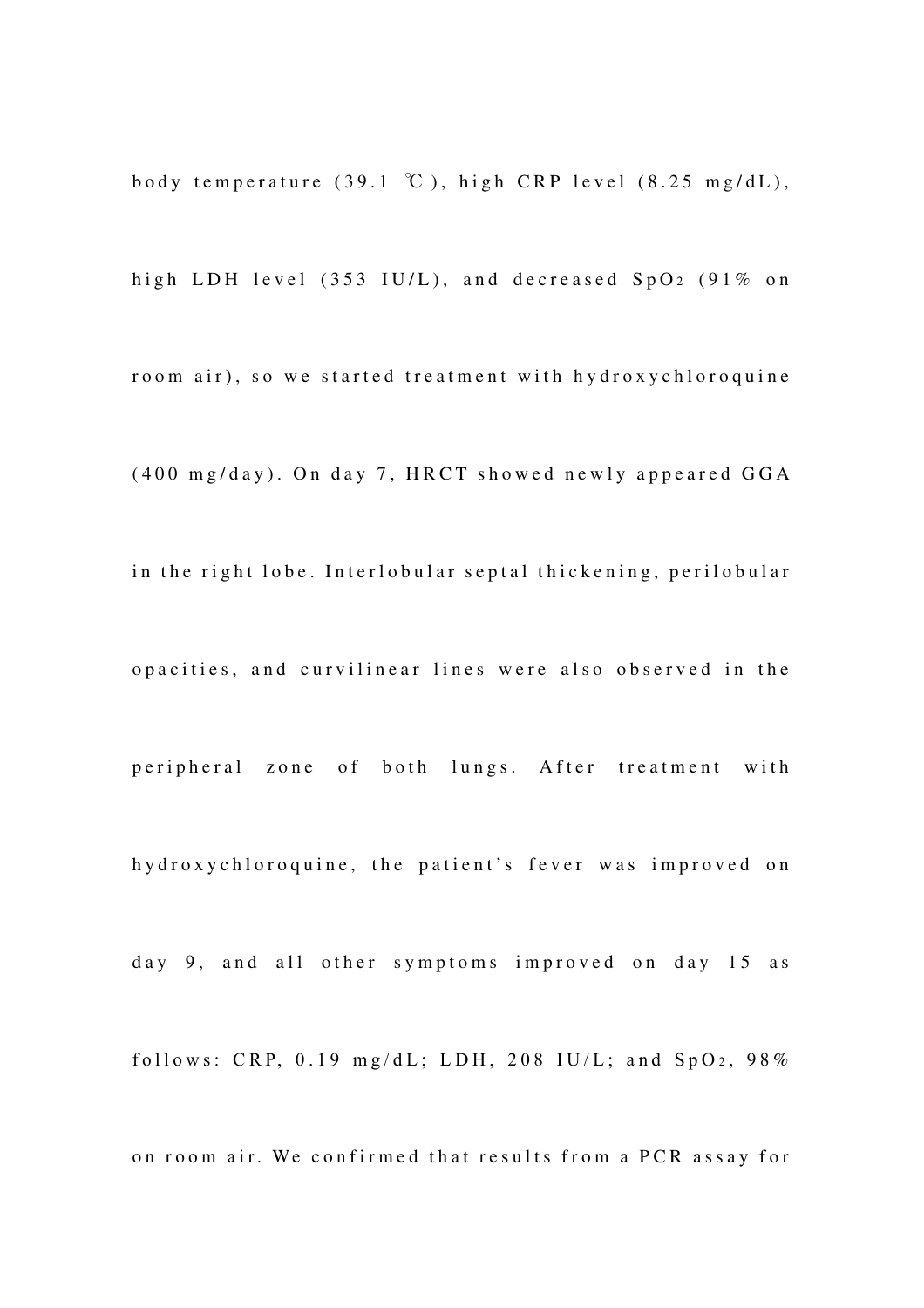SARS-CoV2 had changed to negative, then stopped

treatment with hydroxychloroquine. The patient was

discharged on day 16, and follow-up HRCT images taken on

day 19 showed improvement. Her condition was stable after

d i s c h a r g e .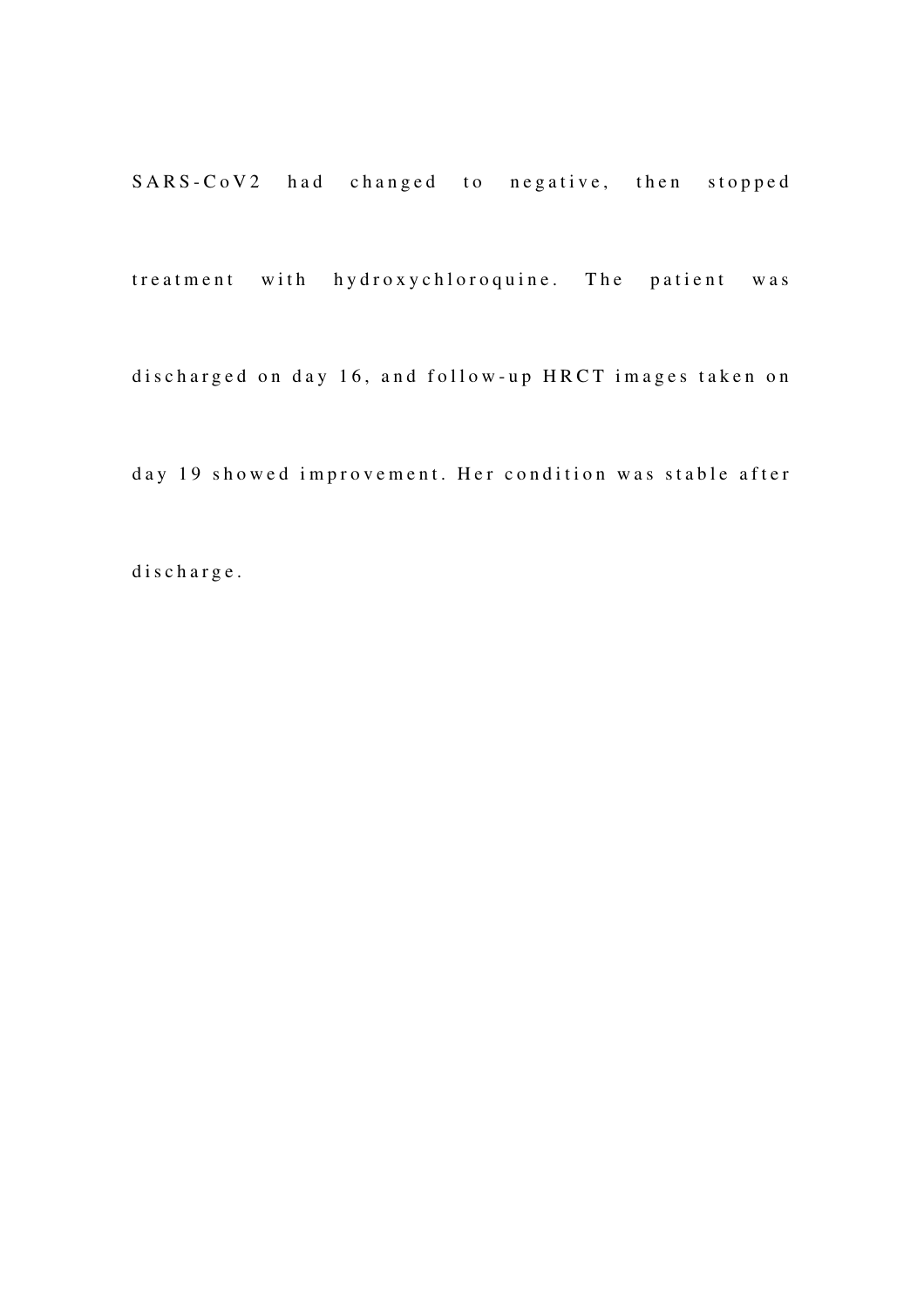### ( 4 ) 考 察

The basic therapeutic strategy for COVID-19 is symptomatic and consists of therapies such as intravenous infusion and oxygen administration. Treatments with several drug candidates for reducing the risk of acute respiratory distress syndrome (ARDS) development have been attempted in COVID-19 patients, and clinical trials of some antiviral drugs, including remdesivir and favipiravir [1-2]. Anti-inflammatory drugs such as corticosteroid and m o n o c l o n a l anti-inter l eu k in (IL) - 6 antibody have been also theorized to suppress the progression of COVID-19 to ARDS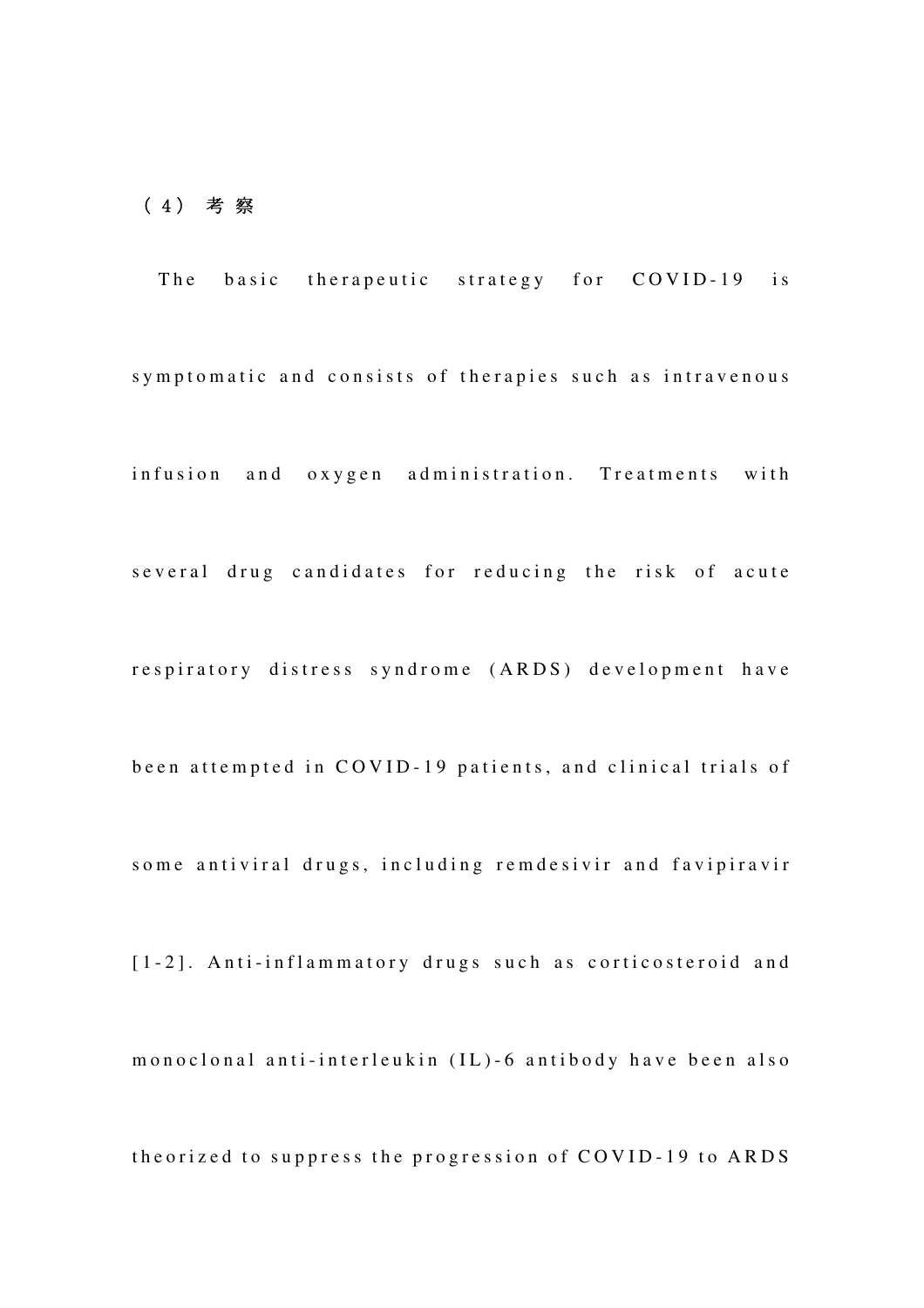Hydroxychloroquine and chloroquine phosphate, which are widely-used anti-malarial drugs that are also used to treat autoimmune diseases such as systemic lupus ery the matosus, exert antiviral effects by increasing the endosomal pH to a level above that required for virus/cell fusion. They also can interfere with the glycosylation of cellular receptors for  $SARS-CoV$  [5-7]. The combination therapy with hydroxychloroquine and the 15-membered m a c rolide antibiotic azithromycin (AZM) has been attempted for treating COVID-19. The SARS-CoV-2 RT-PCR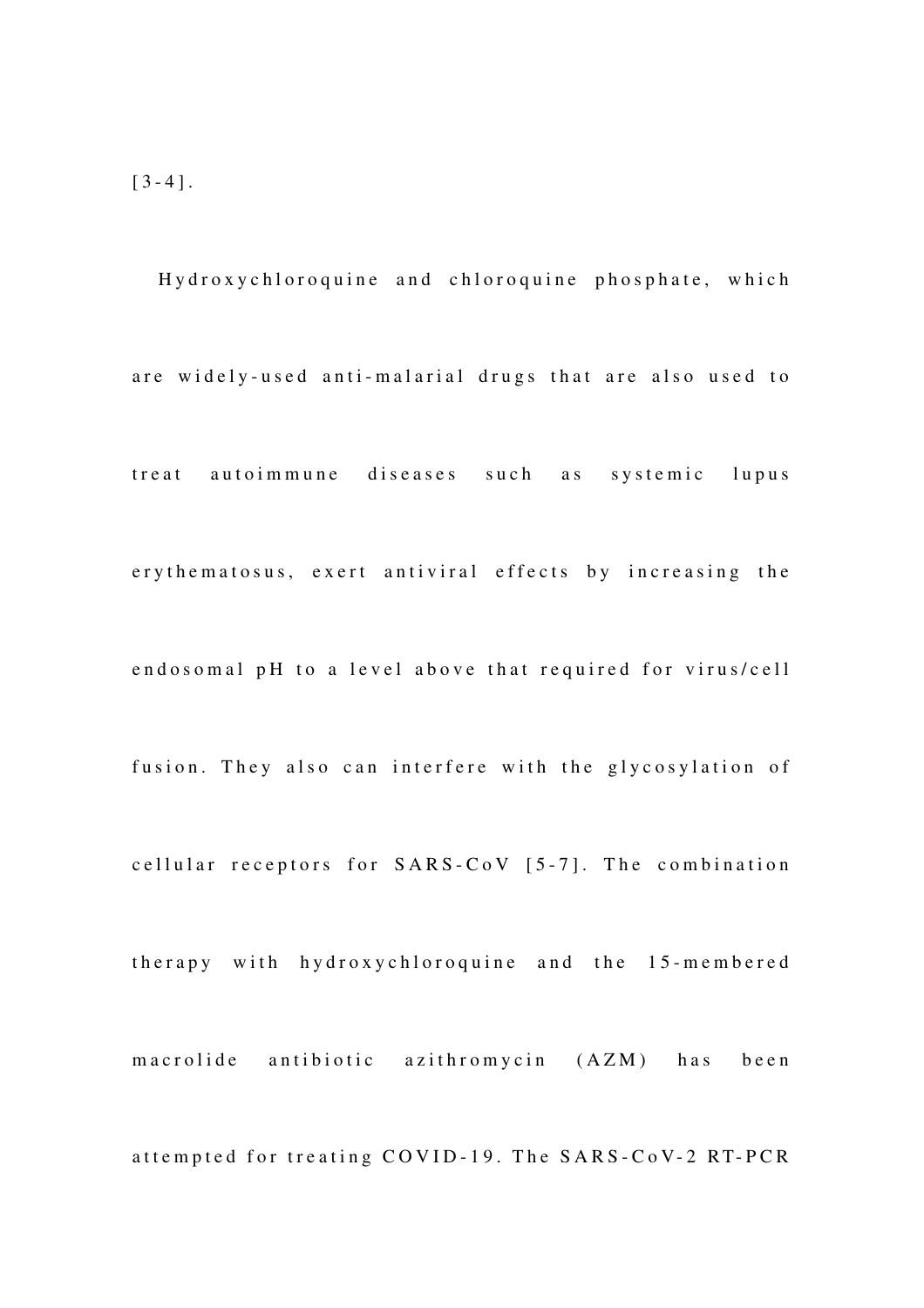negative conversion rate (i.e., rate of confirmed COVID-19

patients later obtaining negative SARS-CoV-2 RT-PCR

results) after combined treatment with hydroxychloroquine

and  $AZM$  was  $83\%$  and  $93\%$  on disease days 7 and 8,

respectively [8]. Additionally, a retrospective study

conducted in New York suggested that the incidence of

cardiac arrest was significantly higher in patients receiving

both hydroxychloroquine and  $AZM$  (15.5%) but not in those

receiving hydroxychloroquine  $(13.7%)$  or  $AZM$   $(6.2%)$  alone,

compared with patients receiving neither drug (6.8%) [9].

Although that cohort study found no significant differences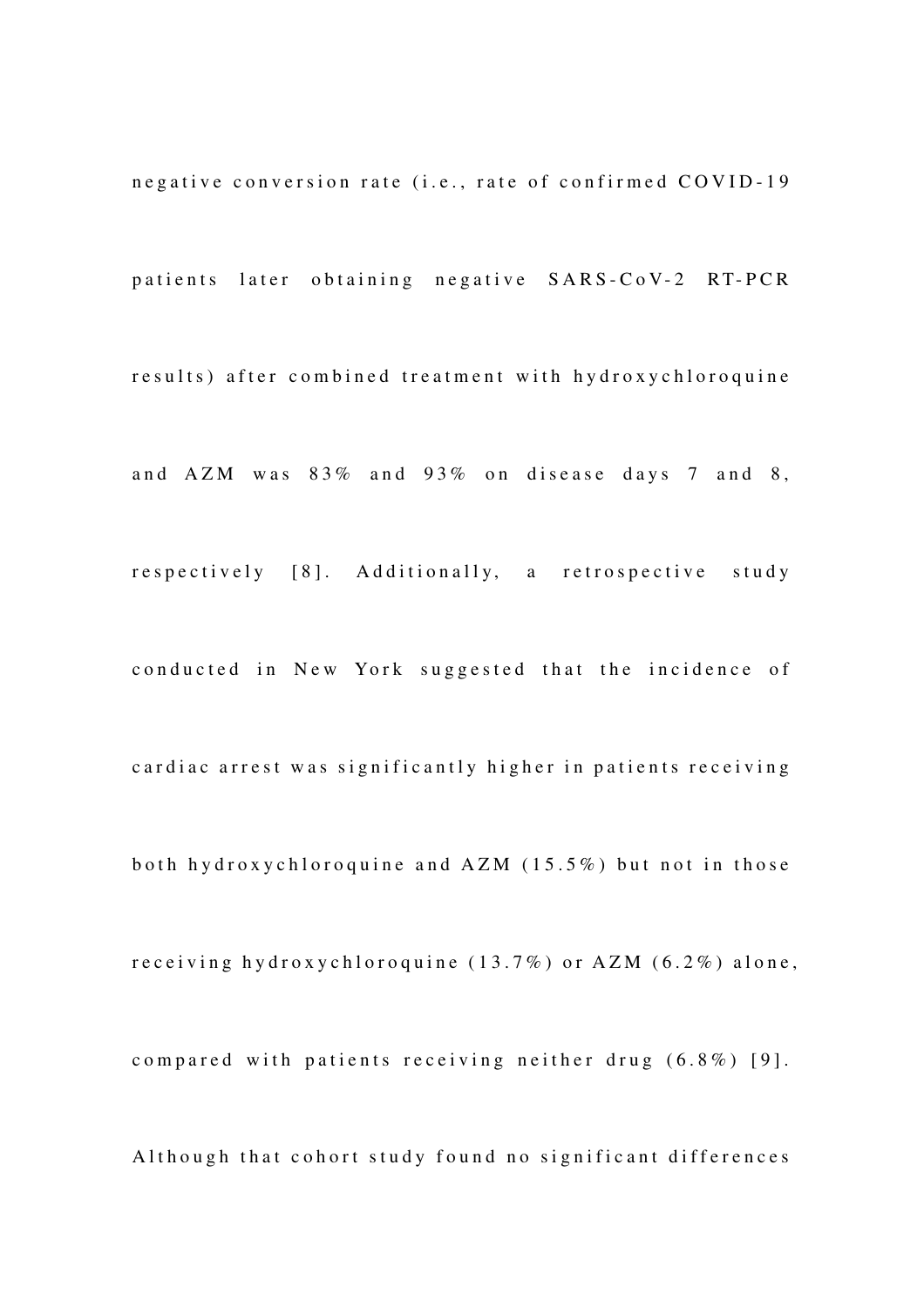in the relative likelihood of abnormal electrocardiogram findings among patient groups, it also revealed that therapy with hydroxychloroquine and/or AZM did not significantly improve in-hospital mortality [9]. However, the interpretation of these findings may be limited by the observational design of that study. In the present cases, COVID-19 pneumonia was improved after treatment with hy droxy chloroquine and had no cardiac events such as arrhythmia. The therapeutic efficacy and tolerability of hy droxy chloroquine as a treatment for COVID-19 should be e stablished by further clinical studies.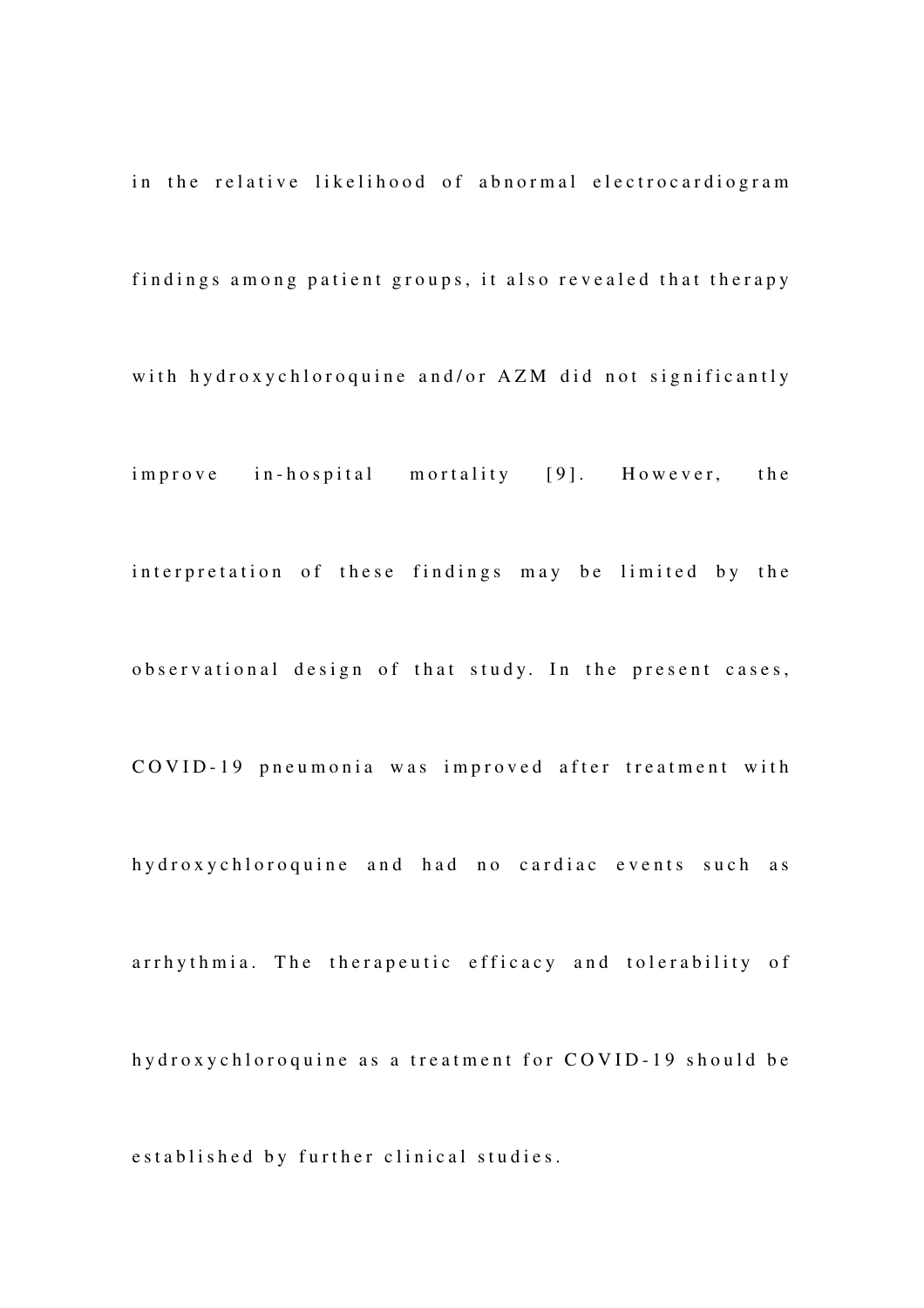### ( 5 ) 結 論

Randomized controlled trial is required to clarify the efficacy and tolerability of hydroxychloroquine

We hope that we will overcome this phase of Corona trouble as soon as possible.

## ( 6 ) 引 用 文 献

1. Dong L, Hu S, Gao J. Discovering drugs to treat coronavirus disease 2019 (COVID-19). Drug Discov Ther

 $2020$ ; 14: 58-60.

2. Srinivas P, Sacha G, Koval C. Antivirals for COVID-19.

Cleve Clin J Med. in press, 2020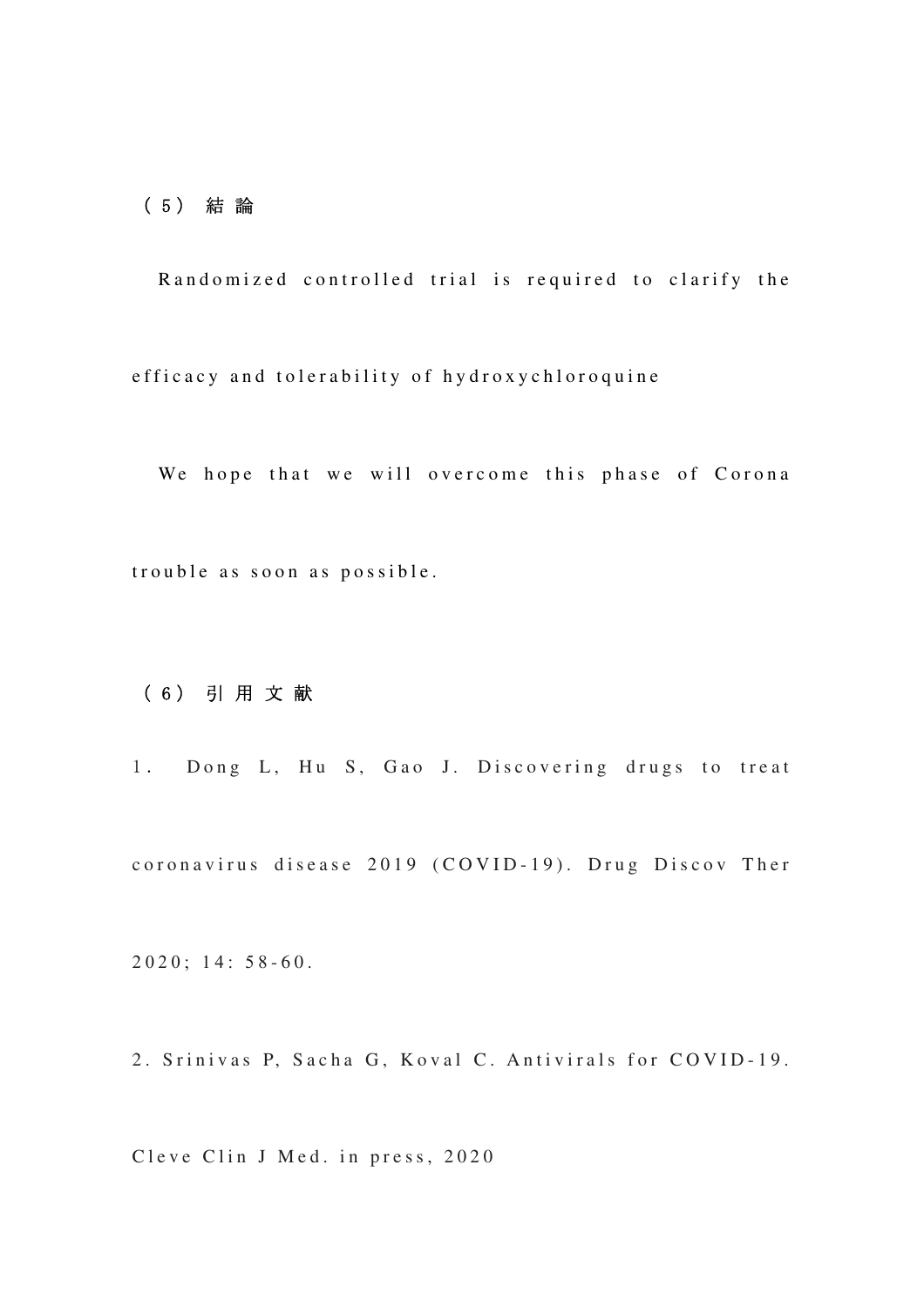3. Singh AK, Majumdar S, Singh R, et al. Role of Corticosteroid in the Management of COVID-19: A Systemic Review and a Clinician's Perspective. Diabetes Metab Syndr  $2020$ ; 14: 971-8.

4. Toniati P, Piva S, Cattalini M, et al. Tocilizumab for the

Treatment of Severe COVID-19 Pneumonia With

Hyperinflammatory Syndrome and Acute Respiratory

Failure: A Single Center Study of 100 Patients in Brescia,

Italy. Review Autoimmun Rev 2020; 19: 102568.

5. Gao J, Tian Z, Yang X. Breakthrough: Chloroquine

phosphate has shown apparent efficacy in treatment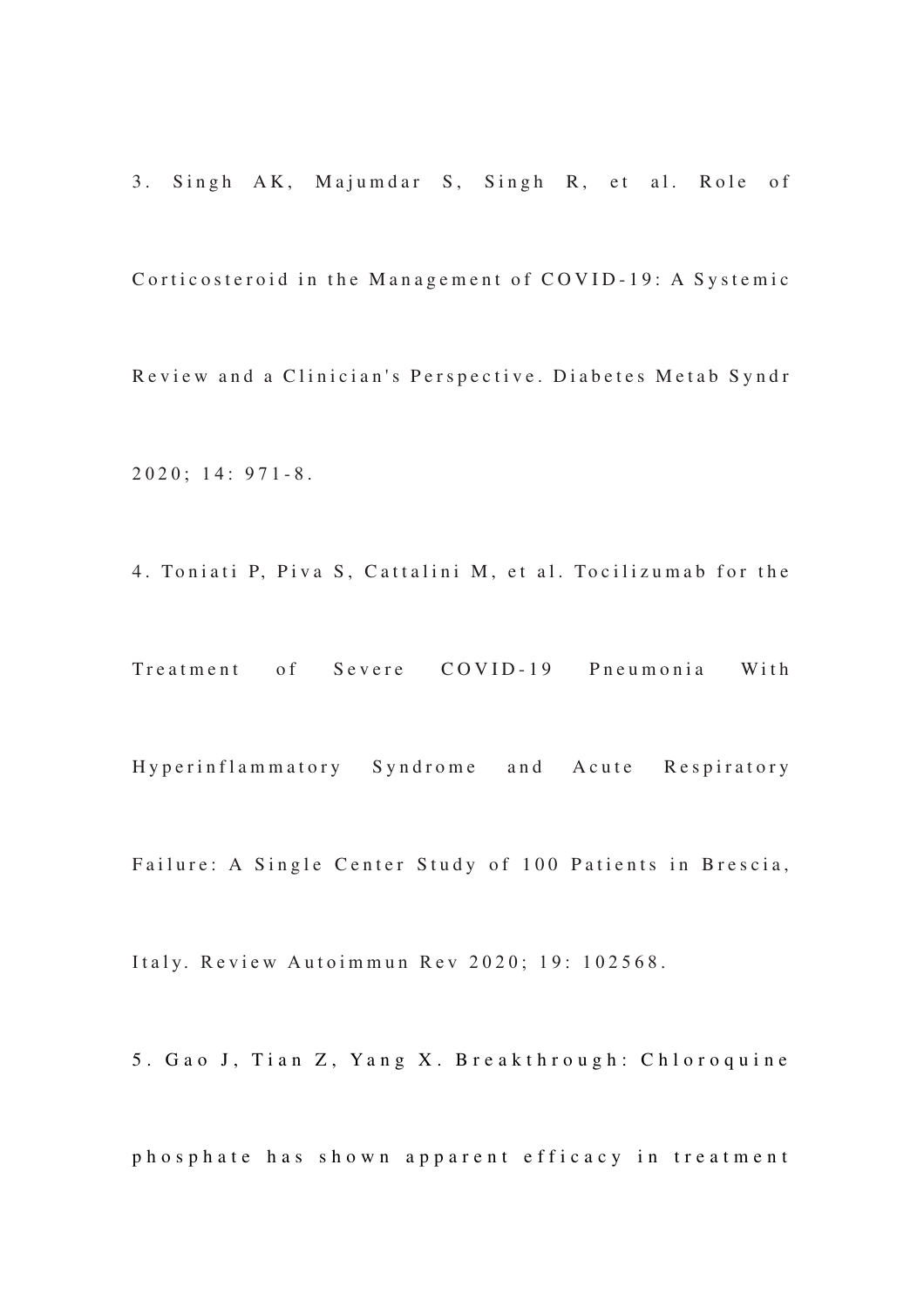of COVID-19 associated pneumonia in clinical studies. Bio Science Trends 2020; 14: 72-3.

6. Wang M, Cao R, Zhang L. Remdesivir and

chloroquine effectively inhibit the recently emerged n o v e l c o r o n a v i r u s ( 2019 - n C o V ) in vitro. C e l l R e s

 $2020$ ;  $30: 269 - 71$ .

7. Savarino A, Di Trani L, Donatelli I, et al. New

insights into the antiviral effects of chloroquine.

Lancet Infect Dis 2006; 6: 67-9.

8. Gautret P, Lagier JC, Parola P, et al. Clinical and

microbiological effect of a combination of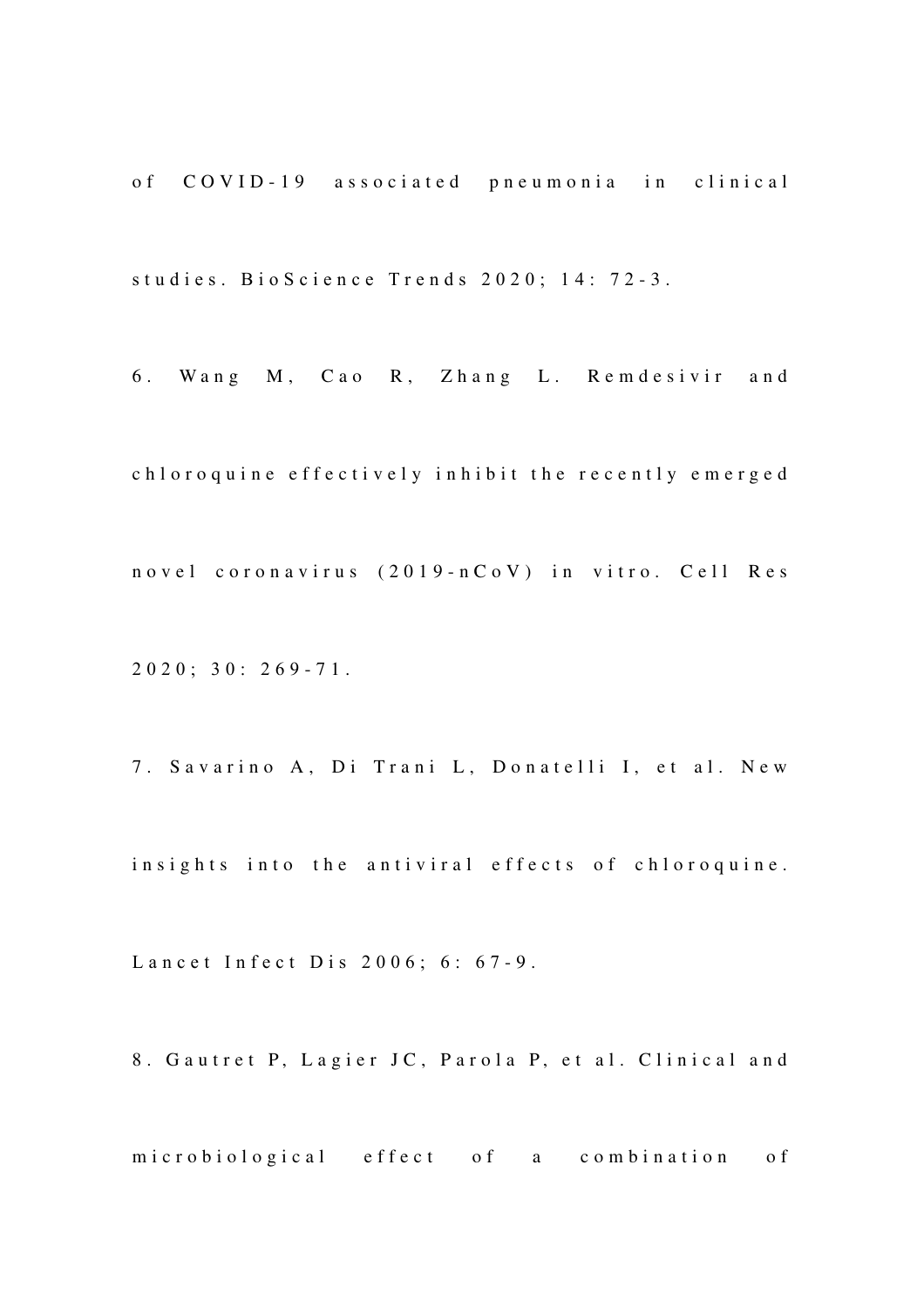h y d r o x y c h l o r o q u i n e a n d a z i t h r o m y c i n i n 80 C O V I D -

19 patients with at least a six-day follow up: A pilot

o b s e r v a t i o n a l s t u d y . T r a v e l M e d I n f e c t D i s 2020;

9. Rosenberg ES, Dufort EM, Udo T, et al. Association of

Treatment With Hydroxychloroquine or Azithromycin With

In-Hospital Mortality in Patients With COVID-19 in New

York State. JAMA 2020; 323: 2493-502.

0 1 6 6 3.

- ( 7 ) 図 ・ 写 真 の 説 明
- ( 8 ) 表
- ( 9 ) 図 ・ 写 真

Figure 1. Clinical course of Case 1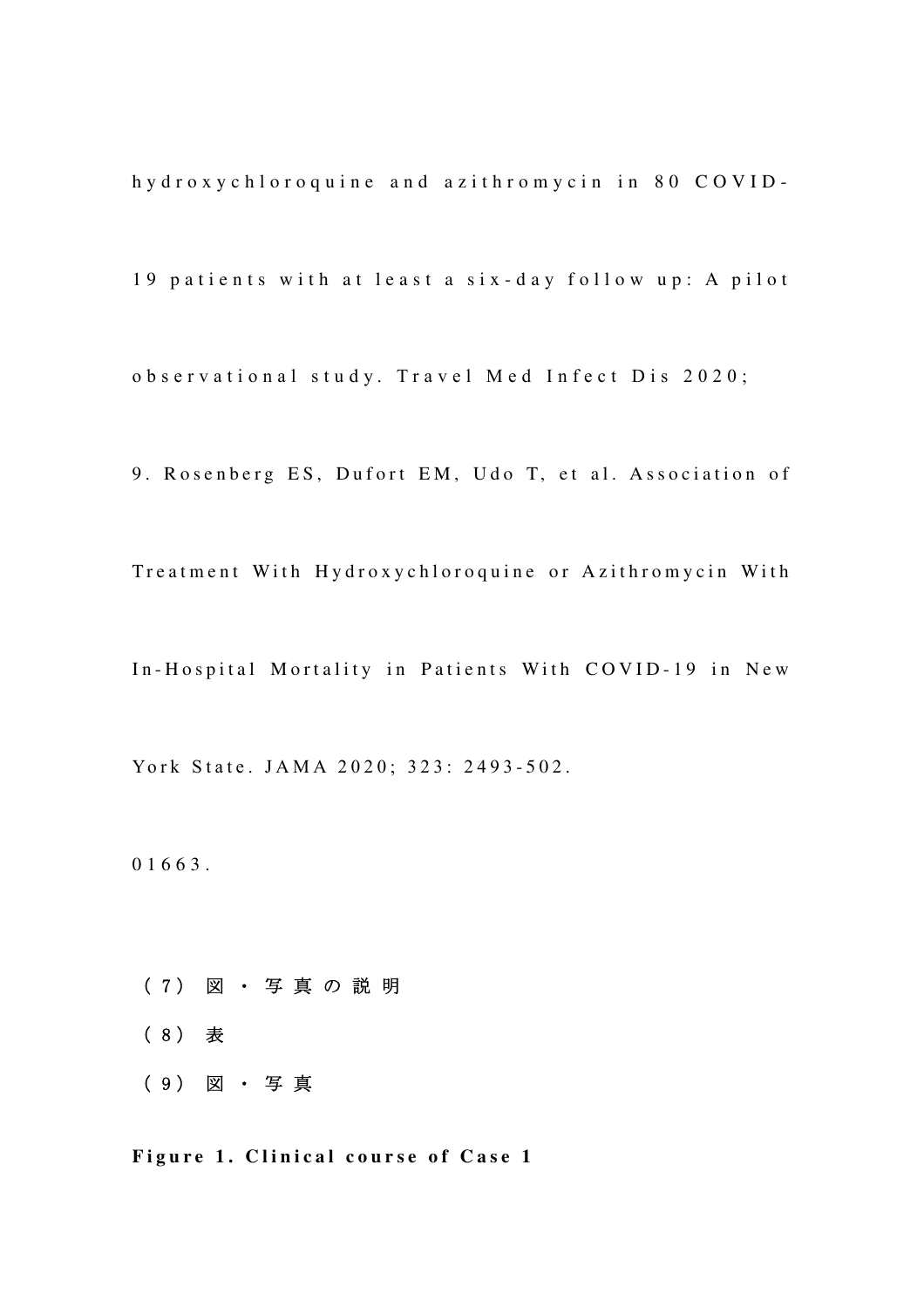| Disease day                                               |            | 4            | 7                       | 10 | 13        | 16            | 19                   | 22 | 25   | 28       | 38               |
|-----------------------------------------------------------|------------|--------------|-------------------------|----|-----------|---------------|----------------------|----|------|----------|------------------|
| <b>Lopinavir and ritonavir</b> $ 800/200 \text{ mg/day} $ |            |              |                         |    |           |               |                      |    |      |          |                  |
| Levofloxacin                                              | 500 mg/day |              |                         |    |           |               |                      |    |      |          |                  |
| Sulbactam/Ampicillin                                      |            | $500$ mg/day |                         |    |           |               |                      |    |      |          |                  |
|                                                           |            |              |                         |    | Linezolid | $1200$ mg/day |                      |    |      |          |                  |
| Hydroxyhloroguine 400 mg/day<br>$400$ mg/day              |            |              |                         |    |           |               |                      |    |      |          |                  |
|                                                           |            |              | <b>Peramivir</b> 300 mg |    |           |               |                      |    |      |          |                  |
| <b>Mechanical ventilation</b>                             |            |              |                         |    |           |               |                      |    |      |          |                  |
|                                                           |            |              | Change of hospital      |    |           |               | ↑ Return to hospital |    |      |          | <b>Discharge</b> |
| <b>COVID-19-PCR</b>                                       | Positive   |              |                         |    |           |               |                      |    |      | Negative |                  |
| Body temprature $(^{\circ}C)$                             | 38.5       | 39.8         | 38.0                    |    |           | 37.1          | 36.8                 |    | 36.9 |          |                  |
| PaO <sub>2</sub> /FiO <sub>2</sub> ratio                  | 316        | 120          |                         |    | 350       |               | 159                  |    | 418  |          |                  |
| $CRP$ (mg/dL)                                             | 20.17      | 24.52        | 8.43                    |    | 5.64      | 6.16          | 9.18                 |    | 0.85 |          |                  |
| LDH (IU/mL)                                               | 518        | 576          | 470                     |    | 329       | 339           | 261                  |    | 263  |          |                  |
| $KL-6$ ( $IU/mL$ )                                        | 224        |              |                         |    |           | 391           |                      |    | 286  |          |                  |
|                                                           |            |              |                         |    |           |               |                      |    |      |          |                  |



 $\hat{\mathcal{L}}$